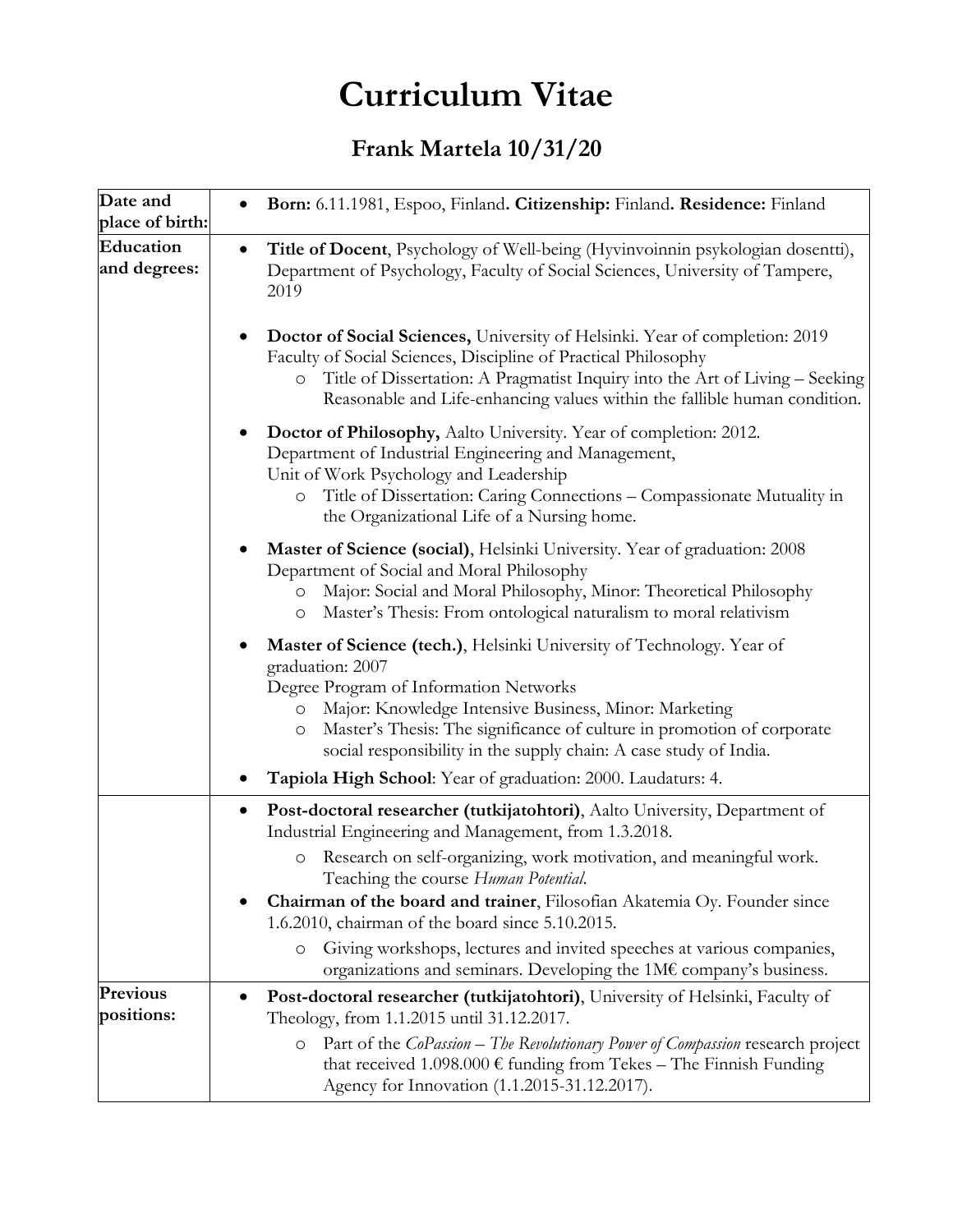|                          | $\bullet$                                                                                                                                                                                                                                                                                                                                                           |
|--------------------------|---------------------------------------------------------------------------------------------------------------------------------------------------------------------------------------------------------------------------------------------------------------------------------------------------------------------------------------------------------------------|
|                          | Visiting scholar, Institute for Positive Psychology and Education, Australian<br>Catholic University, 7.2.2017-30.3.2017.                                                                                                                                                                                                                                           |
|                          | Visiting scholar, University of Rochester, Department of Clinical and Social<br>Sciences in Psychology, Human Motivations Research Group, 1.1.2013-31.5.2014.                                                                                                                                                                                                       |
|                          | Funded by a 17 months 66.500 $\epsilon$ grant from Finnish Cultural Foundation<br>$\circ$<br>for post-doctoral research work                                                                                                                                                                                                                                        |
|                          | PhD student (tohtorikoulutettava) (salaried), Aalto University, Dept. of<br>Industrial Engineering & Management, 1.8.2009-31.12.2012.                                                                                                                                                                                                                               |
|                          | PhD student (tohtorikoulutettava) (salaried), Helsinki University of Technology,<br>$\bullet$<br>Systems Analysis Laboratory, 1.6.2008-31.7.2009.                                                                                                                                                                                                                   |
| Research<br>supervision: | Currently supervising (as secondary supervisor) four doctoral students: Miia<br>$\bullet$<br>Paakkanen (U of Helsinki), Emilia Lahti (Aalto U), Jaakko Korhonen (Aalto U),<br>Jaakko Sahimaa (U of Tampere).                                                                                                                                                        |
| Research<br>funding:     | Itseohjautuvuuden tila Suomessa – Itseohjautuvuuden yhteys työn imuun ja työuupumukseen<br>٠<br>kansallisesti edustavassa, Työsuojelurahasto, 1.2.2020-30.4.2021, Total 85 000 $\epsilon$<br>o Role: Project manager, Lead investigator, grant writer<br>Minimalist Organization Design (MODe) project, Business Finland, 1.11.2018-<br>31.10.2020, total 611 000 € |
|                          | Part of the 4 person research team that together engaged in grant writing<br>$\circ$<br>and received salary from the project                                                                                                                                                                                                                                        |
|                          | CoPassion - The Revolutionary Power of Compassion, TEKES - The Finnish Funding<br>Agency for Innovation, 1.1.2015-30.6.2017, total 1.098.000 €<br>PI: Prof. Anne Birgitta Pessi,<br>$\circ$<br>Assisted in grant writing & received a fully salaried post-doctoral researcher<br>$\circ$                                                                            |
|                          | position                                                                                                                                                                                                                                                                                                                                                            |
|                          | For post-doctoral research abroad, Finnish Cultural Foundation, 1.1.2013-<br>31.5.2014, total 66.500 €                                                                                                                                                                                                                                                              |
| Teaching<br>experience:  | Co-Lecturer (together with Olli-Pekka Kauppila and Samuli Patala), Johtamisen<br>perusteet, 6 credit course on principles of leadership, School of Business, Aalto<br>University, Spring 2020                                                                                                                                                                       |
|                          | • Lecturer Designing Life – Finding Motivation, Direction, and Meaning to Life and Work, 6<br>credit course, School of Business, Aalto University, spring 2019                                                                                                                                                                                                      |
|                          | Lecturer Human Potential, 6 credit course on work well-being, engagement, and<br>motivation and how to lead them, Aalto University, fall 2018, 2019                                                                                                                                                                                                                 |
|                          | Lecturer, Hyvä elämä - Arvot, onnellisuus ja merkityksellisyys, 5 credit interdisciplinary<br>٠<br>course on values, meaning and good life, University of Helsinki, fall 2015, fall<br>2016, fall 2017.                                                                                                                                                             |
|                          | Lecturer, Study Group on Happiness, 3 credit reading seminar for social psychology<br>major students., University of Helsinki, spring 2015.                                                                                                                                                                                                                         |
|                          | Lecturer, Philosophy of Science for Organizational Researchers, 3 credit post-graduate<br>course, Aalto University, fall term 2012                                                                                                                                                                                                                                  |
|                          | Lecturer, Informaatioajan filosofia, 5 credit introductory course to philosophy, Aalto<br>University, spring terms 2008, 2009, 2010, 2011, 2012 & 2014.                                                                                                                                                                                                             |
|                          | Supervised 1 master thesis in Psychology on meaningful work, and 5 bachelor<br>theses in Industrial Engineering and Management on topics such as 'Inner<br>motivation', 'Prosocial motivation', 'Meaningful work', Calling', and 'Emotional<br>intelligence.'                                                                                                       |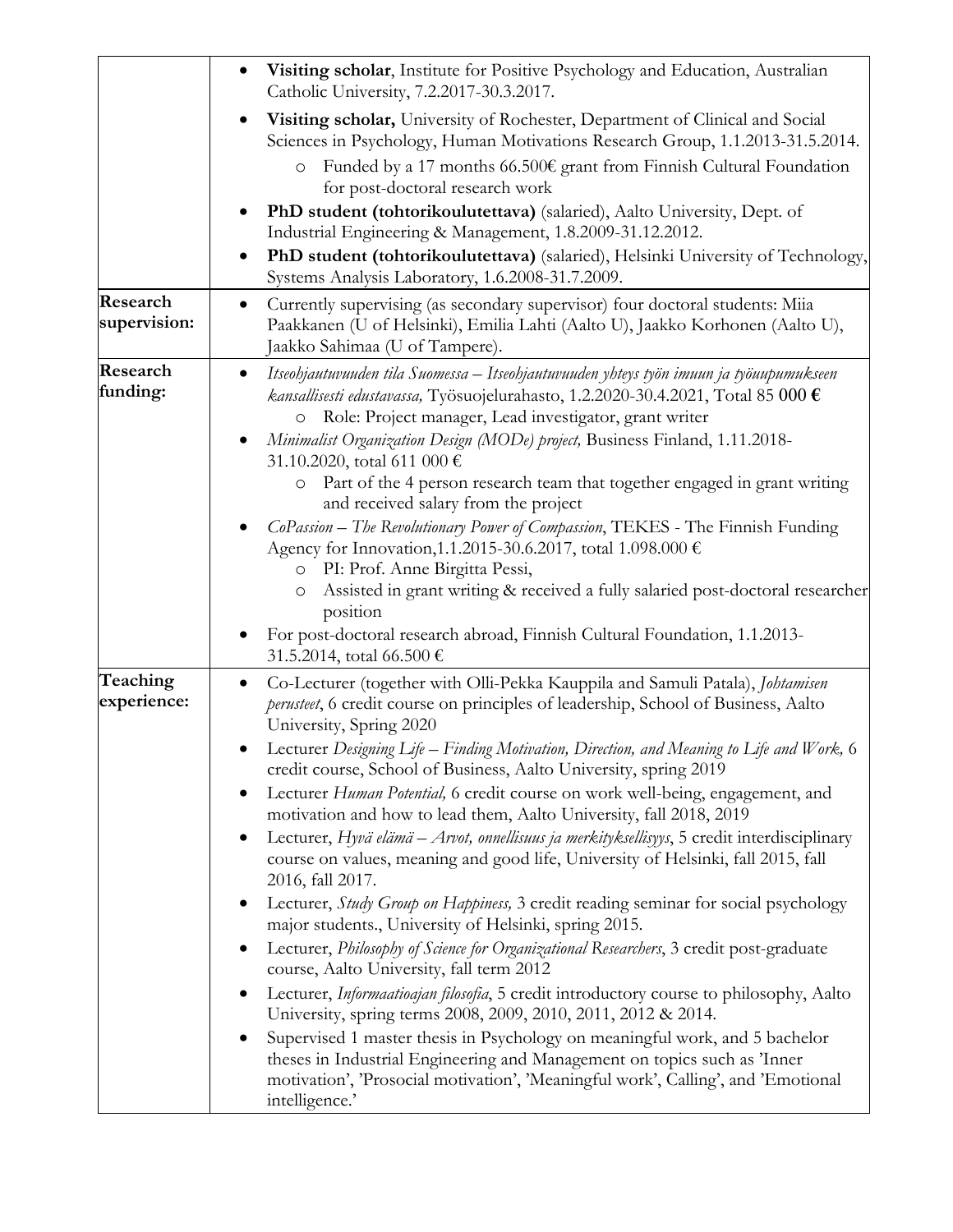| Awards and   | Title of Docent, Psychology of Well-being, University of Tampere, 2019<br>$\bullet$                                                                       |
|--------------|-----------------------------------------------------------------------------------------------------------------------------------------------------------|
| recognitions | The Finnish Business School Graduates (Suomen Ekonomit) literature award<br>$\bullet$                                                                     |
|              | recognition prize for the book 'Draivi - Voiko sisäistä motivaatiota johtaa?'                                                                             |
|              | (written together with Karoliina Jarenko) in 2017                                                                                                         |
|              | Emerald 2015 Outstanding Author Contribution Award for the article Sharing well-                                                                          |
|              | being in a work community - Exploring well-being generating relational systems                                                                            |
|              | Academy of Management Annual Conference 2012 Best Paper Proceedings for the<br>paper Caring Connections – Compassionate Mutuality in Organizational Life  |
| Memberships  | Society for Personality and Social Psychology<br>$\bullet$                                                                                                |
|              | Association for Psychological Science                                                                                                                     |
|              | European Network for Positive Psychology                                                                                                                  |
|              | Positive Relationships at Work Microcommunity (Positive Organizational<br>٠<br>Scholarship)                                                               |
|              | Nordic Pragmatism Network<br>$\bullet$                                                                                                                    |
| Linguistic   | Finnish (mother tongue)<br>$\bullet$                                                                                                                      |
| skills:      | English (fluent)<br>$\bullet$                                                                                                                             |
|              | Swedish (good)<br>٠                                                                                                                                       |
|              | Germany, Spanish (basics)<br>$\bullet$                                                                                                                    |
| Other        | Preliminary examiner of doctoral thesis: Ossi Heino, 2016 (Tampere University of<br>$\bullet$                                                             |
| research     | Technology), Polina Beloborodova, 2019, Higher School of Economics, Moscow,                                                                               |
| activities:  | Kirsi Sjöblom, 2020 (University of Helsinki)                                                                                                              |
|              | Ad hoc reviewer for the following journals: Journal of Personality and Social<br>٠                                                                        |
|              | Psychology, Personality and Social Psychology Bulletin, Journal of Personality,                                                                           |
|              | Journal of Positive Psychology, Motivation and Emotion, Current Directions in                                                                             |
|              | Psychological Science, Perspectives on Psychological Science, Journal of                                                                                  |
|              | Experimental Social Psychology, Social Psychological and Personality Science,                                                                             |
|              | European Journal of Psychological Assessment, Journal of Environmental                                                                                    |
|              | Psychology, European Psychologist, Journal of Management Studies, Organization<br>Studies, Management Learning, Teaching and Teacher Education, Plos One, |
|              | British Journal of Guidance and Counselling, Current Psychology, Journal of Social                                                                        |
|              | Psychology, International Journal of Human Resource Management, Frontiers in                                                                              |
|              | Psychology, Ethical Theory and Moral Practice, Philosophia, New Ideas in                                                                                  |
|              | Psychology, Journal of Business Research, Journal of Business Ethics, Review of                                                                           |
|              | General Psychology, Sage Open, Aging and Mental Health, International Journal                                                                             |
|              | of Psychology, Journal of Happiness Studies                                                                                                               |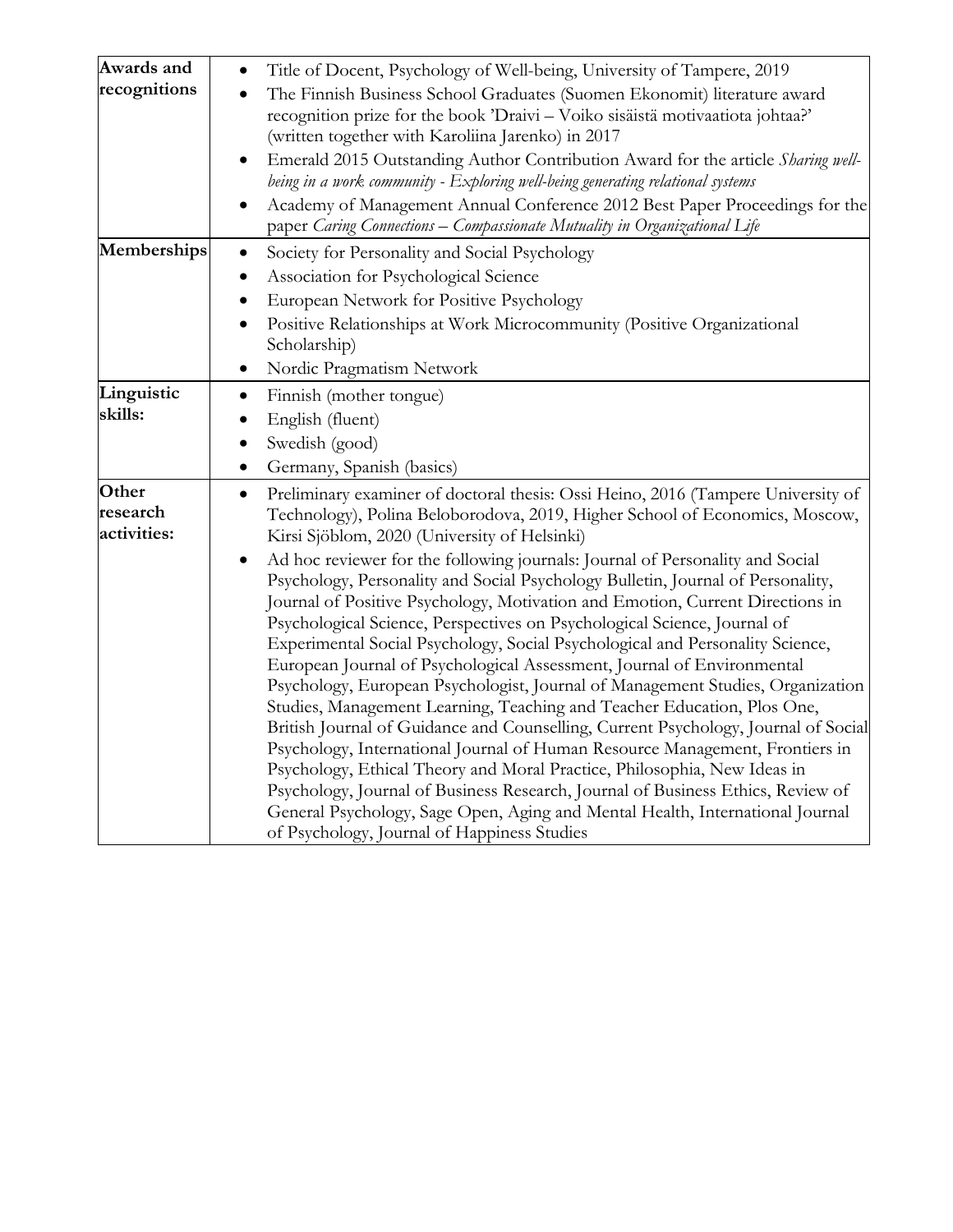## **List of Publications**

Frank Martela 10/31/20

| Peer-reviewed | Martela, F., & Ryan, R. M. (2020). Distinguishing between basic<br>$\bullet$         |
|---------------|--------------------------------------------------------------------------------------|
|               |                                                                                      |
| journal       | psychological needs and basic wellness enhancers: The case of beneficence            |
| articles:     | as a candidate psychological need. Motivation and Emotion, 44, 116–133.              |
|               | [Jufo: $1$ ]                                                                         |
|               | Martela, F. (2020). Apes in Tuxedos: Robust Sense of Meaning Built upon              |
|               | Our Evolutionarily Developed Basic Psychological Needs. Evolutionary                 |
|               | Studies in Imaginative Culture, 4(1), 35–38.                                         |
|               |                                                                                      |
|               | Martela, F. (2019). What makes self-managing organizations novel? -<br>$\bullet$     |
|               | Comparing how Weberian bureaucracy, Mintzberg's adhocracy, and self-                 |
|               | organizing solve six fundamental problems of organizing. Journal of                  |
|               | Organization Design, 8(23). [Jufo: 1]                                                |
|               | Martela, F., Bradshaw, E. L., & Ryan, R. M. (2019). Expanding the Map of             |
|               | Intrinsic and Extrinsic Aspirations Using Network Analysis and                       |
|               | Multidimensional Scaling: Examining Four New Aspirations. Frontiers in               |
|               |                                                                                      |
|               | $Psychology, 10.$ [Jufo: 1]                                                          |
|               | Martela, Frank & Kennon Sheldon (2019): Clarifying the concept of well-              |
|               | being: Psychological need-satisfaction as the common core connecting,                |
|               | eudaimonic and subjective well-being. Review of General Psychology, 23               |
|               | $(4)$ , 458-474. [Jufo: 1]                                                           |
|               | Martela, Frank & T. J. J. Riekki (2018): Autonomy, Competence,<br>$\bullet$          |
|               | Relatedness, and Beneficence: A Multicultural Comparison of the Four                 |
|               | Pathways to Meaningful Work. Frontiers in Psychology: Organizational                 |
|               | Psychology, 9, 1-14. [Jufo: 1]                                                       |
|               |                                                                                      |
|               | Martela, Frank & A. B. Pessi (2018): Significant Work Is About Self-<br>$\bullet$    |
|               | Realization and Broader Purpose: Defining the Key Dimensions of                      |
|               | Meaningful Work. Frontiers in Psychology: Organizational Psychology,                 |
|               | $9(363)$ , 1-15. [Jufo: 1]                                                           |
|               | Martela, Frank, Richard Ryan & Michael F. Steger (2018): Meaningfulness<br>$\bullet$ |
|               | as satisfaction of autonomy, competence, relatedness, and beneficence:               |
|               | Comparing the four satisfactions and positive affect as predictors of                |
|               | meaning in life. Journal of Happiness Studies, 19(5), 1261-1282. [Jufo: 1]           |
|               |                                                                                      |
|               | Martela, Frank (2018). Four reasonable, self-justifying values $-$ How to            |
|               | identify empirically universal values compatible with pragmatist                     |
|               | subjectivism. Acta Philosophica Fennica, 94, 101-128.                                |
|               | Martela, Frank (2017): Meaningfulness as contribution. Southern Journal              |
|               | of Philosophy, 55(2), 232-256. [Jufo class: 2]                                       |
|               | Martela, Frank (2017): Moral philosophers as ethical engineers - The limits          |
|               | of moral philosophy and a pragmatist alternative. Metaphilosophy, 48(1-2),           |
|               | 58-78. [Jufo: 2]                                                                     |
|               |                                                                                      |
|               | Martela, Frank & Richard Ryan (2016): The benefits of benevolence: Basic             |
|               | psychological needs, beneficence and the enhancement of well-being.                  |
|               | <i>Journal of Personality, 84(6), 750-764.</i> [Jufo: 3]                             |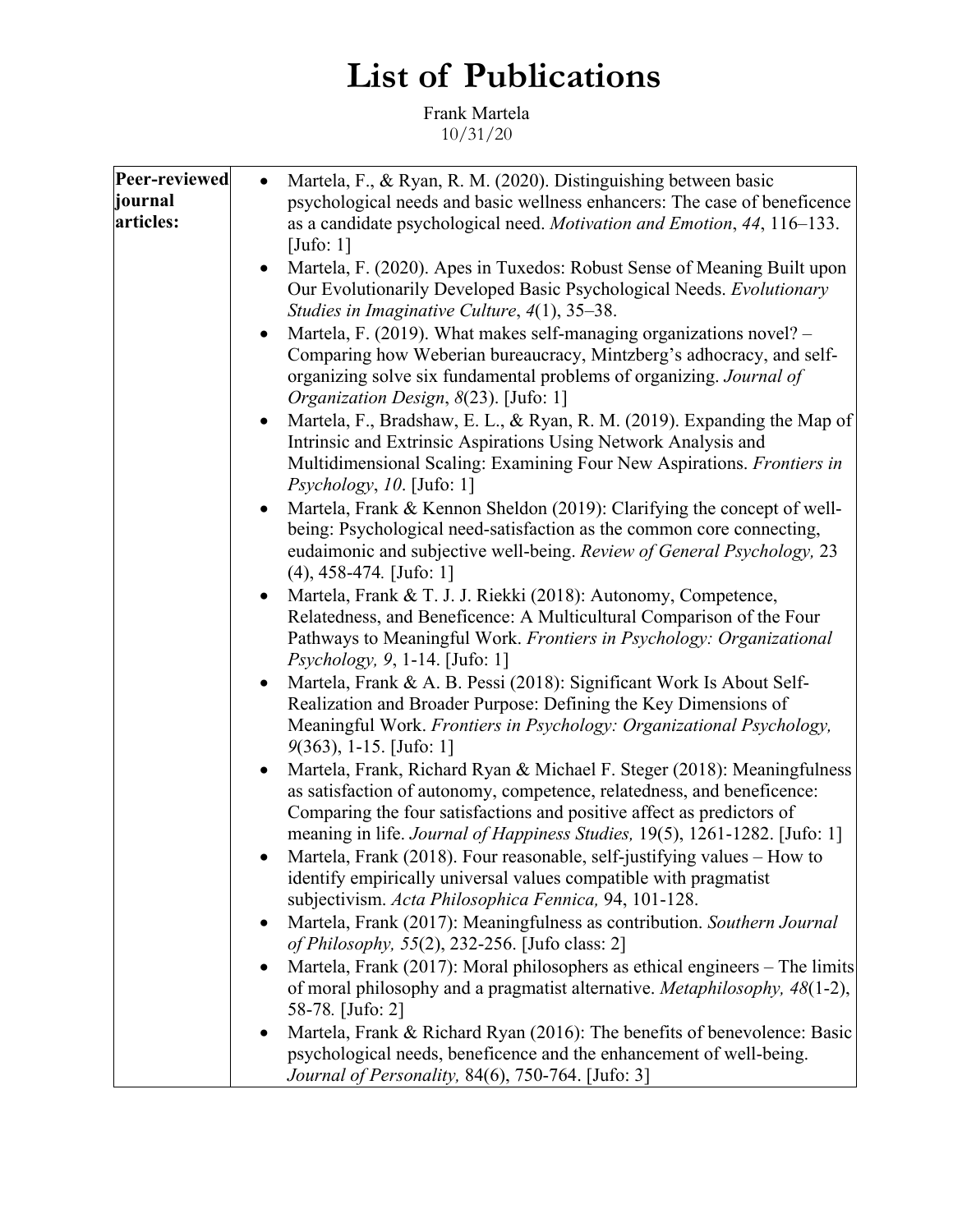|                                | Martela, Frank & Richard Ryan (2016): Prosocial behaviour increases well-<br>being and vitality even without contact with the beneficiary: Causal and<br>behavioral evidence. Motivation & Emotion, 40(3), 351-357. [Jufo: 1]<br>Martela, Frank & Michael F. Steger (2016): The three meanings of<br>meaning in life: Distinguishing coherence, purpose and significance.<br>Journal of Positive Psychology, 11(5), 531-545. [Jufo: 1]<br>Martela, Frank (2015): Fallible inquiry with ethical ends-in-view $-A$<br>pragmatist philosophy of science for organizational research. Organization<br>Studies, 36(4), 537-563. [Jufo: 3]<br>Martela, Frank & Esa Saarinen (2013). Systems Metaphor in Therapy<br>Discourse: Introducing Systems Intelligence. Psychoanalytic Dialogues,<br>$23(1), 80-101$ . [Jufo: 1]                                                                                                                                                                                                                                                                                                                                                                                                                                                                                                                                                                                                                                                                                                                                                                                                                                                                                                                                                                                                                                                                                                                                                                                                                                                                                                                                                                                                                                                                                                                                                                                                                                             |
|--------------------------------|----------------------------------------------------------------------------------------------------------------------------------------------------------------------------------------------------------------------------------------------------------------------------------------------------------------------------------------------------------------------------------------------------------------------------------------------------------------------------------------------------------------------------------------------------------------------------------------------------------------------------------------------------------------------------------------------------------------------------------------------------------------------------------------------------------------------------------------------------------------------------------------------------------------------------------------------------------------------------------------------------------------------------------------------------------------------------------------------------------------------------------------------------------------------------------------------------------------------------------------------------------------------------------------------------------------------------------------------------------------------------------------------------------------------------------------------------------------------------------------------------------------------------------------------------------------------------------------------------------------------------------------------------------------------------------------------------------------------------------------------------------------------------------------------------------------------------------------------------------------------------------------------------------------------------------------------------------------------------------------------------------------------------------------------------------------------------------------------------------------------------------------------------------------------------------------------------------------------------------------------------------------------------------------------------------------------------------------------------------------------------------------------------------------------------------------------------------------|
| Peer-reviewed<br>book chapters | Martela, Frank (in press): Self-determination theory. In The Wiley-<br>$\bullet$<br>Blackwell Encyclopedia of Personality and Individual Differences: Vol. I.<br>Models and Theories. Eds. Bernardo J. Carducci & C.S. Nave. Hoboken,<br>NJ: John Wiley & Sons.<br>Martela, F., Greve, B., Rothstein, B., & Saari, J. (2020). The Nordic<br>Exceptionalism: What Explains Why the Nordic Countries are Constantly<br>Among the Happiest in the World. In J. F. Helliwell, R. Layard, J. Sachs, $\&$<br>J.-E. De Neve (Eds.), <i>World Happiness Report 2020</i> (pp. 129–146).<br>Sustainable Development Solutions Network.<br>Vuori, J., & Martela, F. (2020). Neuvonpito itseohjautuvan organisaation<br>käytänteenä. In A.-M. Huhtinen & E. Melgin (Eds.), Hallitsematon<br>viestintä (pp. 110–123). Procomma Academic.<br>https://helda.helsinki.fi/handle/10138/314487<br>Martela, Frank (2019). Is moral growth possible for managers? A<br>pragmatist look at managerial ethics. In Mark Dibben and Steven Segal<br>(Eds.): Handbook of Philosophy of Management, Springer<br>Martela, Frank (2017): Can good life be measured? The dimensions and<br>measurability of a life worth living. In Gaël Brulé & Filomena Maggino<br>(Eds.): Metrics of subjective well-being: Limits and improvements.<br>Springer, pp. 21-42.<br>Martela, Frank & Tuukka Kostamo (2017): Adaptive self-organizing: The<br>necessity of intrinsic motivation and self-determination. In Knowledge<br>Management and Complexity. Ed. Anne Eskola. Routledge.<br>Martela, Frank & Vlad Costin (2017): Meaning in Life. In Oxford<br>Bibliographies in Psychology. Ed. Dana S. Dunn. New York: Oxford<br>University Press, http://doi.org/10.1093/obo/9780199828340-0197.<br>Martela, Frank, Cody R. DeHaan & Richard Ryan (2016): On enhancing<br>and diminishing energy through psychological means: Research on vitality<br>and depletion from self-determination theory. In E.R. Hirt, J.J. Clarkson &<br>L. Jia (eds.): Self-Regulation and Ego Control, Elsevier, New York, 67-85.<br>Ryan, Richard & Martela, Frank (2016): Eudaimonia as a way of living:<br>Connecting Aristotle with self-determination theory. In Joar Vittersø (ed):<br>Handbook of eudaimonic well-being. Springer, New York, 109-122.<br>Martela, Frank (2015): Pragmatism as an attitude. In Ulf Zackariasson (ed):<br>Nordic Studies in Pragmatism 3: Action, Belief and Inquiry - Pragmatist |
|                                | Perspectives on Science, Society and Religion. Helsinki: Nordic<br>Pragmatism Network, 187-207.                                                                                                                                                                                                                                                                                                                                                                                                                                                                                                                                                                                                                                                                                                                                                                                                                                                                                                                                                                                                                                                                                                                                                                                                                                                                                                                                                                                                                                                                                                                                                                                                                                                                                                                                                                                                                                                                                                                                                                                                                                                                                                                                                                                                                                                                                                                                                                |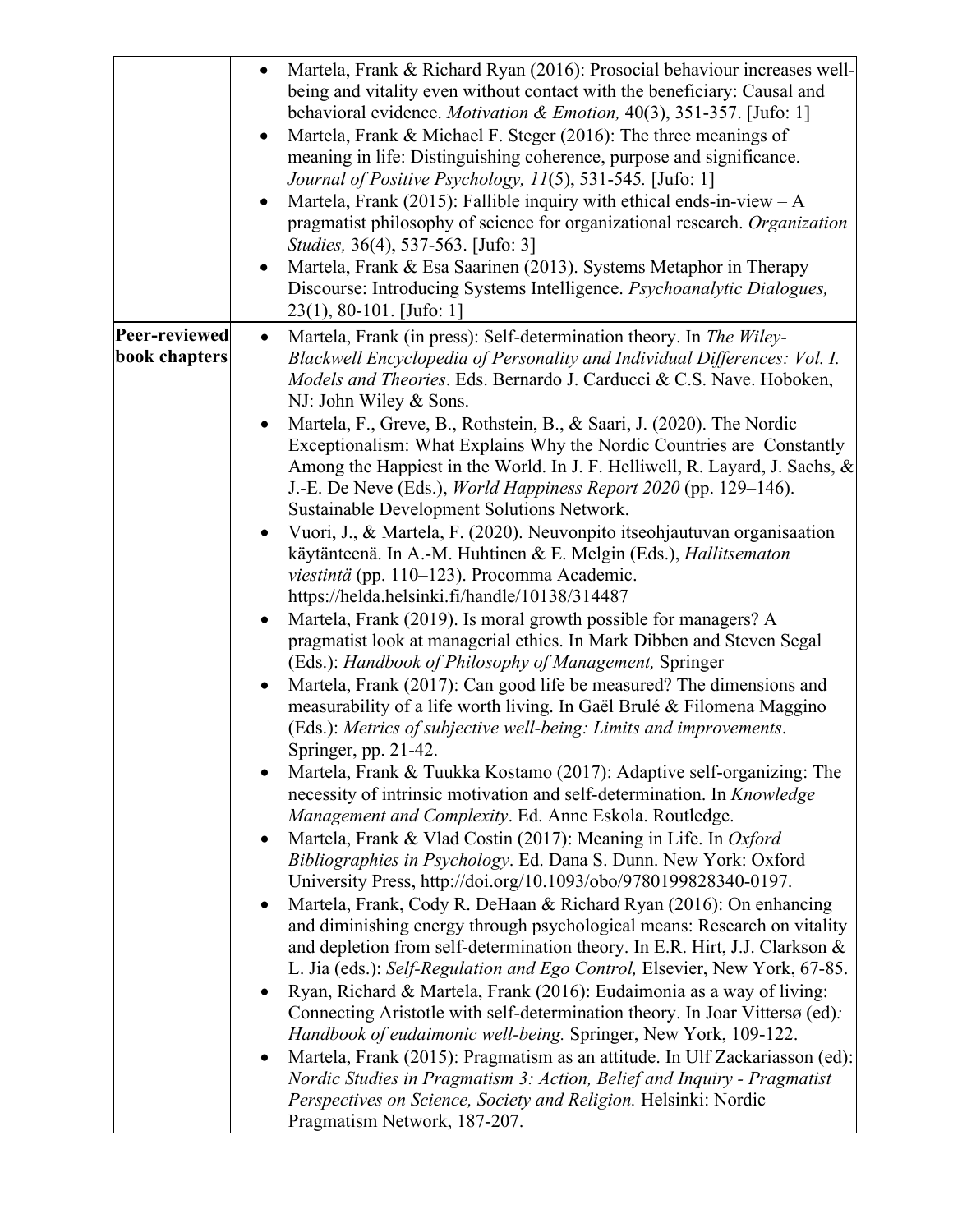| Non-refereed<br>Martela, F. (2020). Merkityksellinen työ – Mitä se on, miksi siihen<br>$\bullet$<br>scientific<br>kannattaa panostaa ja miksi se on erityisen tärkeätä juuri nyt? Työn Tuuli,<br>articles<br>$1/2020$ , 8-16.<br>Aren't Happy about It. Scientific American Mind, 29, 44-46.<br>Martela, F. (2018). Maailman onnellisin vai keskinkertaisen masentunut<br>kansa - miten onnellisuutta politiikan päämääränä tulisi mitata Suomessa?<br>Yhteiskuntapolitiikka, 83(3), 330–337.<br>Martela, Frank & Tirkkonen, Sanna (2017): Miten puhua hyvinvoinnista?<br>Niin & näin: filosofinen aikakauslehti 24 (2 (93)), 54-57<br>myötätuntoinen toiminta tuntuu hyvältä? In A.B. Pessi, F. Martela & M.<br>Paakkanen (Eds.): Myötätunnon mullistava voima. PS-kustannus,<br>Jyväskylä.<br>Juntunen, Elina, Anne Birgitta Pessi, Tapio Aaltonen, Frank Martela & Tii<br>Syrjänen (2017): Myötätunto ja merkityksellisyys työssä. In A.B. Pessi, F.                                                                                                                                                                                     | Martela, Frank (2014): Sharing well-being in a work community -<br>Exploring well-being generating relational systems. In Neal Ashkanasy,<br>Charmine Hätel & Wilfred Zerbe (Eds.): Research on Emotions in<br>Organizations: Vol. 10, Emerald Group, 79-110.<br>• Luoma, Jukka & Frank Martela (2014): When to think and when to act:<br>Timing of intuitive and systemic thinking. Academy of Management<br><b>Annual Meeting Proceedings.</b><br>Martela, Frank: (2012): Caring Connections – Compassionate Mutuality in<br>Organizational Life. Academy of Management Annual Conference Best<br>Paper Proceedings. |
|---------------------------------------------------------------------------------------------------------------------------------------------------------------------------------------------------------------------------------------------------------------------------------------------------------------------------------------------------------------------------------------------------------------------------------------------------------------------------------------------------------------------------------------------------------------------------------------------------------------------------------------------------------------------------------------------------------------------------------------------------------------------------------------------------------------------------------------------------------------------------------------------------------------------------------------------------------------------------------------------------------------------------------------------------------------------------------------------------------------------------------------------|------------------------------------------------------------------------------------------------------------------------------------------------------------------------------------------------------------------------------------------------------------------------------------------------------------------------------------------------------------------------------------------------------------------------------------------------------------------------------------------------------------------------------------------------------------------------------------------------------------------------|
| kustannus, Jyväskylä.<br>Pessi, Anne Birgitta & Frank Martela (2017): Myötätuntoista ihmistä ja<br>työelämää etsimässä. In A.B. Pessi, F. Martela & M. Paakkanen (Eds.):<br>Myötätunnon mullistava voima. PS-kustannus, Jyväskylä.<br>• Paakkanen, Miia, Frank Martela, Jarkko Rantanen & Anne Birgitta Pessi<br>(2017): Kuinka oppia tunnetaitoja?. In A.B. Pessi, F. Martela & M.<br>Paakkanen (Eds.): Myötätunnon mullistava voima. PS-kustannus,<br>Jyväskylä.<br>Martela, Frank, Iida Mäkikallio & Villiam Virkkunen (2017):<br>$\bullet$<br>theory and basic psychological needs at work]. In K. Salmela-Aro & J.-E.<br>Nurmi (Eds.): Mikä meitä liikuttaa – Motivaatiopsykologian perusteet. PS-<br>kustannus, Juva.<br>Paakkanen, Miia, Frank Martela & Anne Birgitta Pessi (2016): Kohti<br>inhimillisempää yrityselämää [Towards a more humane worklife]. In S.<br>Helsinki.<br>Martela, Frank 2015: Vapauksien globaali vahvistuminen ja ihmiskunnan<br>parempi tulevaisuus - kirja-arvostelu Christian Welzelin kirjasta Freedom<br>rising. Yhteiskuntapolitiikka 5/2015. [Book review of Christian Welzel's<br>Freedom rising] | Martela, F. (2018). Finland Is the Happiest Country in the World, and Finns<br>Martela, Frank (2017): Hyväntekeminen inhimillisenä perustarpeena: Miksi<br>Martela & M. Paakkanen (Eds.): Myötätunnon mullistava voima. PS-<br>Itsemääräämisteoria ja psykologiset perustarpeet työssä [Self-determination<br>Kivistö, S. Pihlström & M. Tolonen (Eds.): Talous ja moraali. Gaudeamus,                                                                                                                                                                                                                                 |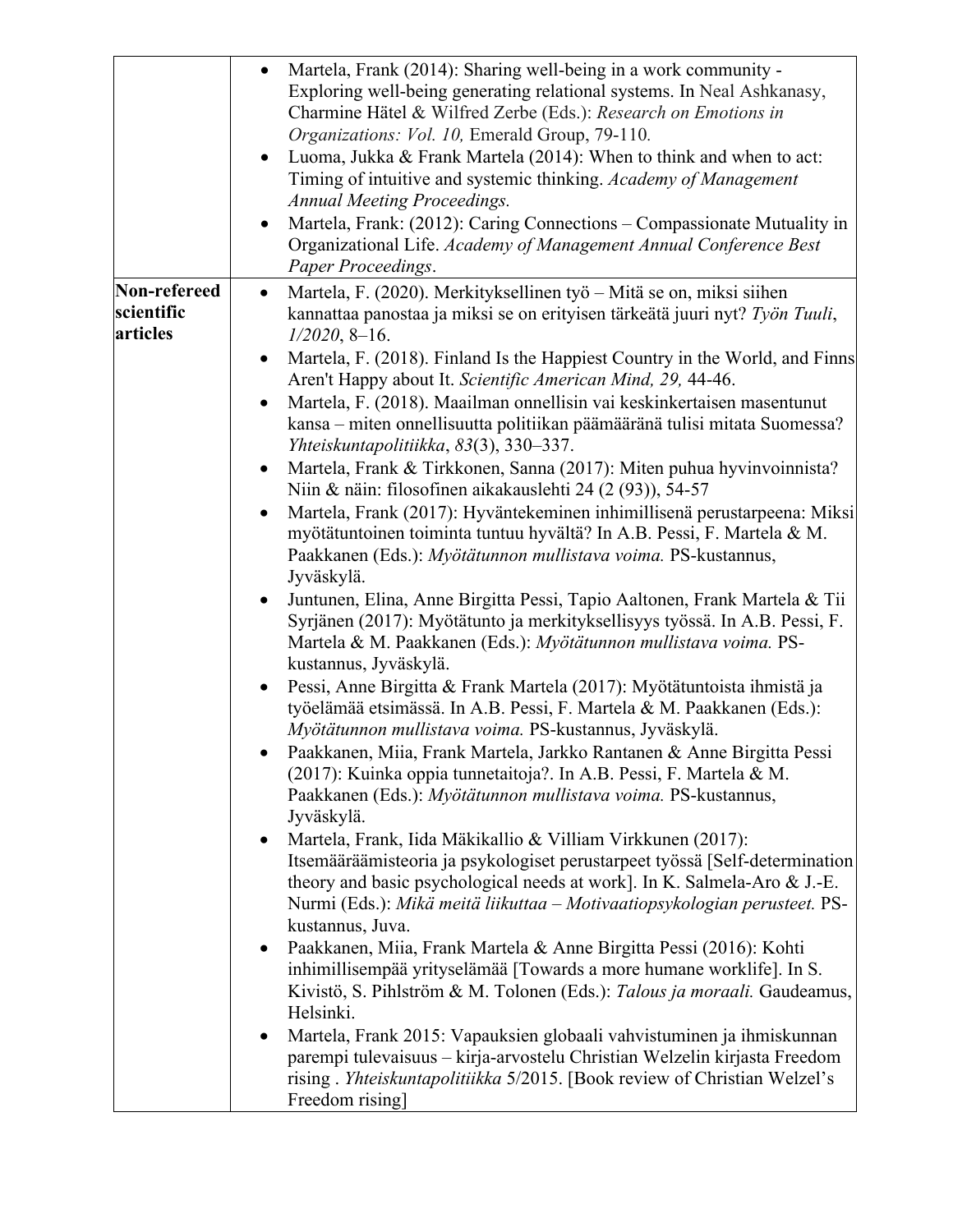|                                                               | Martela, Frank 2014: Onnellisuuksien psykologia [Psychology of<br>happinesses]. In Lotta Uusitalo-Malmivaara (Ed.): Positiivisen psykologian<br>voima, PS-kustannus, Jyväskylä, 30-62.<br>Martela, Frank 2013: Onnellisuus [Happiness]. Filosofian Logos-<br>ensyklopedia.<br>Martela, Frank 2010: Filosofina olo julkisena roolina – filosofin oikeuksista<br>ja velvollisuuksista mielipiteensä ilmaisuun [Philosopher as a public role –<br>Of philosophers' rights and responsibilities to express their opinions<br>publicly]. In Kristian Klockars, Ilkka Niiniluoto & Kristina Rolin (Eds.):<br>'Oikeus'. Filosofisia tutkimuksia Helsingin yliopistosta.<br>Martela, Frank & Esa Saarinen 2008: The Nature of Social Systems in<br>Systems Intelligence: Insights from Intersubjective Systems Theory. In<br>Raimo P. Hämäläinen and Esa Saarinen (eds.): Systems Intelligence $-A$<br>New Lens on Human Engagement and Action, Helsinki University of<br>Technology, Systems Analysis Laboratory, August 2008, 189-210.                                                                                                                                                                                                                                                                                                                                                                                                                                                                                                                                                                                                                                                                 |
|---------------------------------------------------------------|--------------------------------------------------------------------------------------------------------------------------------------------------------------------------------------------------------------------------------------------------------------------------------------------------------------------------------------------------------------------------------------------------------------------------------------------------------------------------------------------------------------------------------------------------------------------------------------------------------------------------------------------------------------------------------------------------------------------------------------------------------------------------------------------------------------------------------------------------------------------------------------------------------------------------------------------------------------------------------------------------------------------------------------------------------------------------------------------------------------------------------------------------------------------------------------------------------------------------------------------------------------------------------------------------------------------------------------------------------------------------------------------------------------------------------------------------------------------------------------------------------------------------------------------------------------------------------------------------------------------------------------------------------------------------------------------------|
| Scientific<br>books                                           | Martela, Frank, Lauri Järvilehto, Peter Kenttä & Jaakko Korhonen (Eds.)<br>$\bullet$<br>2013: Elämän filosofi [Philosopher of Life]. Aalto-yliopiston julkaisusarja<br>Crossover, 7/2013.                                                                                                                                                                                                                                                                                                                                                                                                                                                                                                                                                                                                                                                                                                                                                                                                                                                                                                                                                                                                                                                                                                                                                                                                                                                                                                                                                                                                                                                                                                        |
| <b>Publications</b><br>intended for<br>the general<br>public: | Martela, Frank (2020): A Wonderful Life - Insights on Finding a<br>٠<br>Meaningful Existence. Harper Design, An Imprint of HarperCollins.<br>Translation rights sold to German (Blessing Verlag), French<br>$\circ$<br>(Editions Leduc.s), Spanish (Ediciones Urano, Finnish<br>(Gummerus), Dutch (Ambo Anthos), Norwegian (Gursli Berg,<br>Estonia (Rahva Raamat), Lithuania (Obuolys), Romanian (Editura<br>Humanitas), Croatian (Planetopija), Greece (Klidarithmos), Turkey<br>(Orman Kitap), South Korea (Across Publishing), Japanese (Harper<br>Collins), Russia (Eksmo), Taiwanese (Crown)<br>Pessi, Anne Birgitta, Frank Martela & Miia Paakkanen (2017):<br>Myötätunnon mullistava voima [The revolutionary power of compassion].<br>PS-kustannus, Juva.<br>Martela, Frank & Karoliina Jarenko 2017 (Eds.): Itseohjautuvuus – Miten<br>organisoitua tulevaisuudessa? [Self-management - How to organize in the<br><i>future?</i> Alma Talent, Helsinki.<br>Martela, Frank & Karoliina Jarenko 2015: Draivi- Voiko sisäistä<br>motivaatiota johtaa? [Drive – Can you lead intrinsic motivation?]<br>Talentum.<br>Martela, Frank 2015: Valonöörit – Sisäisen motivaation käsikirja<br>[Lightneers – Handbook of intrinsic motivation]. Gummerus, Juva.<br>Martela, Frank & Karoliina Jarenko 2014: Sisäinen motivaatio -<br>Tulevaisuuden työssä tuottavuus ja innostus kohtaavat [Intrinsic motivation<br>- In the work of the future, productivity and engagement will meet].<br>Eduskunnan tulevaisuusvaliokunnan julkaisuja, 3/2014.<br>Martela, Frank 2013: Tahdonvoiman käyttöohje – Näin saat asioita aikaan<br>[The Willpower Manual – How to get things done]. Helsinki: Tammi. |
| <b>Theses:</b>                                                | Martela, Frank 2019: A pragmatist inquiry into the art of living - Seeking<br>$\bullet$<br>reasonable and life-enhancing values within the fallible human condition.<br>Doctoral Dissertation, University of Helsinki, Faculty of Social Sciences.                                                                                                                                                                                                                                                                                                                                                                                                                                                                                                                                                                                                                                                                                                                                                                                                                                                                                                                                                                                                                                                                                                                                                                                                                                                                                                                                                                                                                                               |
|                                                               | Martela, Frank 2012: Caring Connections – Compassionate Mutuality in<br>Organizational Life of a nursing home. Doctoral Dissertation, Aalto                                                                                                                                                                                                                                                                                                                                                                                                                                                                                                                                                                                                                                                                                                                                                                                                                                                                                                                                                                                                                                                                                                                                                                                                                                                                                                                                                                                                                                                                                                                                                      |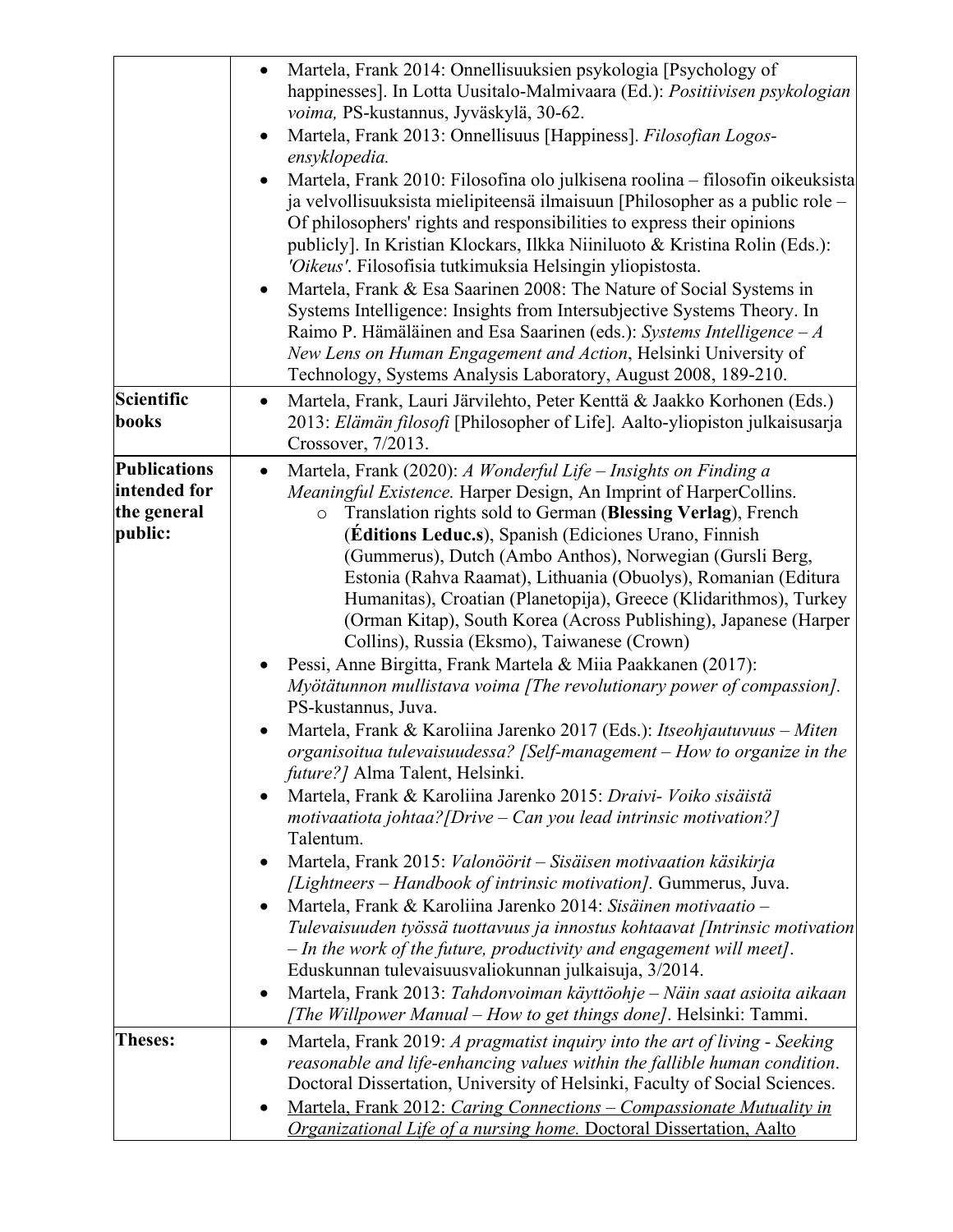|                             | University, School of Science, Department of Industrial Engineering and                                                                                                   |
|-----------------------------|---------------------------------------------------------------------------------------------------------------------------------------------------------------------------|
|                             | Management.                                                                                                                                                               |
|                             | Martela, Frank 2008: Ontologisesta naturalismista moraaliseen                                                                                                             |
|                             | relativismiin – tai miksi Searle vaikenee moraalista? Master's thesis,                                                                                                    |
|                             | Helsinki University.                                                                                                                                                      |
|                             | Martela, Frank 2005: The significance of culture in promotion of corporate                                                                                                |
|                             | social responsibility in the supply chain: A case study of India. Master's                                                                                                |
|                             | thesis, Helsinki University of Technology.                                                                                                                                |
| <b>Invited</b><br>lectures: | Keynote speech 22.5.2019, Self-Determination Theory Conference,<br>$\bullet$<br>Amsterdam, NL.                                                                            |
|                             | Invited speech 19.4.2019, Meaning of Life Conference, Harvard                                                                                                             |
|                             | University, US                                                                                                                                                            |
|                             | Invited speech, 1.12.2018, Compassion in the Age of Disruption Summit,<br>University of Edinburgh, Edinburgh, UK                                                          |
|                             | Invited speech, 3.4.2017, Motivation in Educational Research Lab,<br>National Institute of Education, Singapore                                                           |
|                             | Invited speech, 15.3.2017, Institute for Positive Psychology and Education,                                                                                               |
|                             | Australian Catholic University, Strathfield, NSW, Australia                                                                                                               |
|                             | Invited speech, 13.1.2017, Department of Psychology, Simon Fraser<br>University, Burnaby, B.C., Canada                                                                    |
|                             | Invited speech, 24.1.2017, CoPassion CoWorking Symposium, Stanford<br>University, Ca.                                                                                     |
|                             | Invited speech 17.3.2016, Center for Compassion and Altruism Research                                                                                                     |
|                             | and Education (CCARE), Stanford University (together with A. B. Pessi,                                                                                                    |
|                             | M. Paakkanen, A. Seppänen)                                                                                                                                                |
|                             | Invited speech, 9.3.2015, Suomalainen tiedeakatemia [Finnish Academy of<br>Science and Letters], 'Arvokas elämä - Itsensä toteuttamista ja yhteyttä<br>toisiin ihmisiin.' |
|                             |                                                                                                                                                                           |
| Conference                  | Frank Martela 2020: Society for Personality and Social Psychology, New<br>$\bullet$                                                                                       |
| presentations:              | Orleans, Lo. 27-29.2, Existential Psychology Pre-Conference 'Beneficence<br>makes activities and work meaningful: Evidence from one longitudinal and                      |
|                             | three experimental studies'                                                                                                                                               |
|                             | Frank Martela 2019: IMEC International Meaning Conference, London,                                                                                                        |
|                             | 12-14.7.: 'Is the Crisis of Meaning a Modern Phenomenon? A Historical                                                                                                     |
|                             | Analysis of Key Transitions in the Western Culture'                                                                                                                       |
|                             | Frank Martela 2018: European Conference on Positive Psychology,<br>$\bullet$                                                                                              |
|                             | Budapest, 27.-30.6: 'Does awareness of your interests make life more                                                                                                      |
|                             | meaningful? - Examining whether autonomy mediates the relationship<br>between interest awareness and meaning in life'                                                     |
|                             | Frank Martela 2018: European Conference on Positive Psychology,                                                                                                           |
|                             | Budapest, 27.-30.6: 'Meaningfulness as significance – Authenticity and                                                                                                    |
|                             | contribution as two key pathways to what makes life worth living'                                                                                                         |
|                             | Frank Martela 2018: Third European Pragmatism Conference, Helsinki                                                                                                        |
|                             | 13.-15.6: 'What ends-in-view are in view at the end of the inquiry?'                                                                                                      |
|                             | Frank Martela, Miia Paakkanen, Jari Hakanen, Anne Birgitta Pessi & Lotta                                                                                                  |
|                             | Uusitalo-Malmivaara 2017: World Congress on Positive Psychology,                                                                                                          |
|                             | Montreal, 13.-16.7: 'The Benefits of Benevolence at Work - Prosocial                                                                                                      |
|                             | Impact Increases Work Engagement and Work Meaningfulness in a                                                                                                             |
|                             | Longitudinal Setting'                                                                                                                                                     |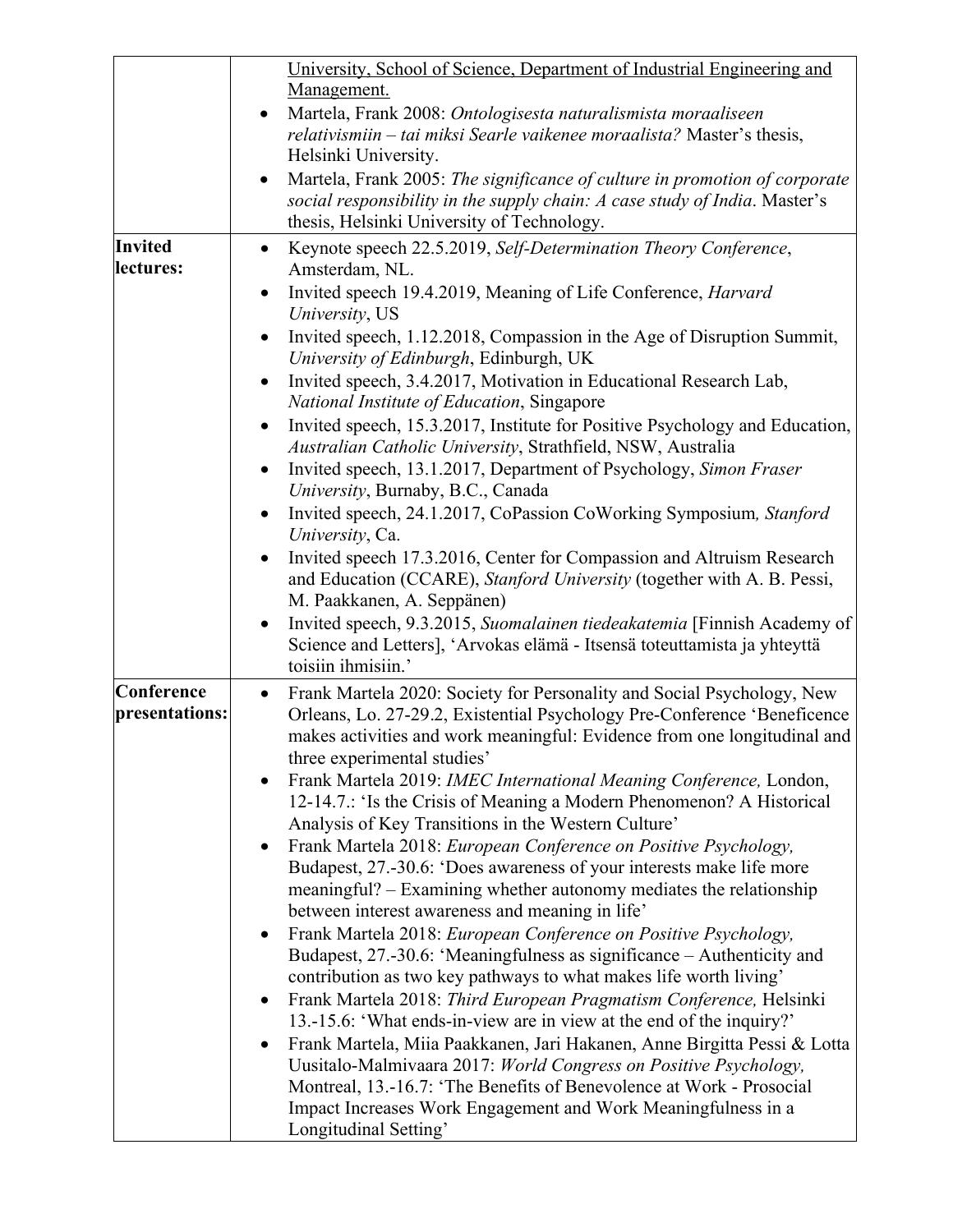|           | Wenceslao Unanue, Frank Martela & Vivian Vignoles 2017: World<br>Congress on Positive Psychology, Montreal, 13.-16.7: 'The Link between<br>Positive Emotions and Need Satisfaction: Integrating Broaden-and-Build<br>Theory and Self-determination Theory'                |
|-----------|---------------------------------------------------------------------------------------------------------------------------------------------------------------------------------------------------------------------------------------------------------------------------|
| $\bullet$ | Touko Kuusi, Frank Martela & Keegan Knittle 2017: World Congress on<br>Positive Psychology, Montreal, 13.-16.7: 'Does Prosocial Behavior<br>Increase Well-being in Controlled Experiments? A Systematic Review and<br>a Meta-analysis'                                    |
| $\bullet$ | Frank Martela, Miia Paakkanen, Jari Hakanen & Anne Birgitta Pessi 2016:<br>Terveyspsykologian päivät, Helsinki, 25.-26.10: 'Improving manager<br>compassion in organizational context - An intervention study'                                                            |
|           | Frank Martela 2016: The 6th International Self-determination theory<br>conference, Victoria, Canada, 2.-5.6: 'Could the need to do good to others<br>be a basic psychological need?'                                                                                      |
| $\bullet$ | Frank Martela 2015: Positive Organizational Scholarship Research<br>Conference, Orlando, Fl., 23.-24.6: 'What makes work meaningful?<br>Autonomy and benevolence as key elements of meaningful work'                                                                      |
| $\bullet$ | Frank Martela & Richard Ryan 2015: Fourth World Conference of Positive<br>Psychology, Orlando, Fl., 25-28.6: 'Meaning in life and basic<br>psychological needs: A new look at whether positive affect predicts<br>meaningfulness'                                         |
|           | Wenceslao Unanue, Frank Martela & Vivian Vignoles 2015: Fourth World<br>Conference of Positive Psychology, Orlando, Fl., 25-28.6: 'Positive<br>Emotions Predict Need Satisfaction and Vice Versa: Integrating Self-<br>determination Theory and Broaden-and-Build Theory' |
| $\bullet$ | Jari Hakanen, Frank Martela, Miia Paakkanen, Lotta Uusitalo-Malmivaara,<br>& Kaisa Vuorinen 2015: Fourth World Conference of Positive Psychology,<br>Orlando, Fl., 25-28.6, Workshop: 'Transforming Business through<br>Compassion'                                       |
| $\bullet$ | Frank Martela & Richard Ryan 2015: Society for Personality and Social<br>Psychology, Long Beach, Ca. 25.-28.2: 'Benevolence and basic<br>psychological needs – Giving to others has an independent effect on well-<br>being'                                              |
| ٠         | Frank Martela & Richard Ryan 2014. American Psychological Association<br>Convention, Washington D.C. 7.-10.8: 'Benevolence and basic<br>psychological needs: Evidence for independent effect on well-being'                                                               |
| $\bullet$ | Frank Martela 2014. Academy of Management Annual Meeting,<br>Philadelphia, 1.-5.8: 'When caring is mutual – Energy-giving client<br>interactions'.                                                                                                                        |
| $\bullet$ | Jukka Luoma & Frank Martela 2014. Academy of Management Annual<br>Meeting, Philadelphia, 1.-5.8: 'When to think and when to act: Timing of<br>intuitive and systemic thinking in management'.                                                                             |
| $\bullet$ | Frank Martela & Richard Ryan 2014. 7th European Conference of Positive<br>Psychology, Amsterdam, 1.-4.7: 'Elements of meaning in life: Empirical<br>evidence for four needs of meaningfulness.'                                                                           |
| $\bullet$ | Frank Martela 2013. 23rd World Congress of Philosophy, Athens, 4.-10-8:<br>'Moral philosophers as ethical engineers – Limits of moral philosophy and<br>a pragmatist alternative'                                                                                         |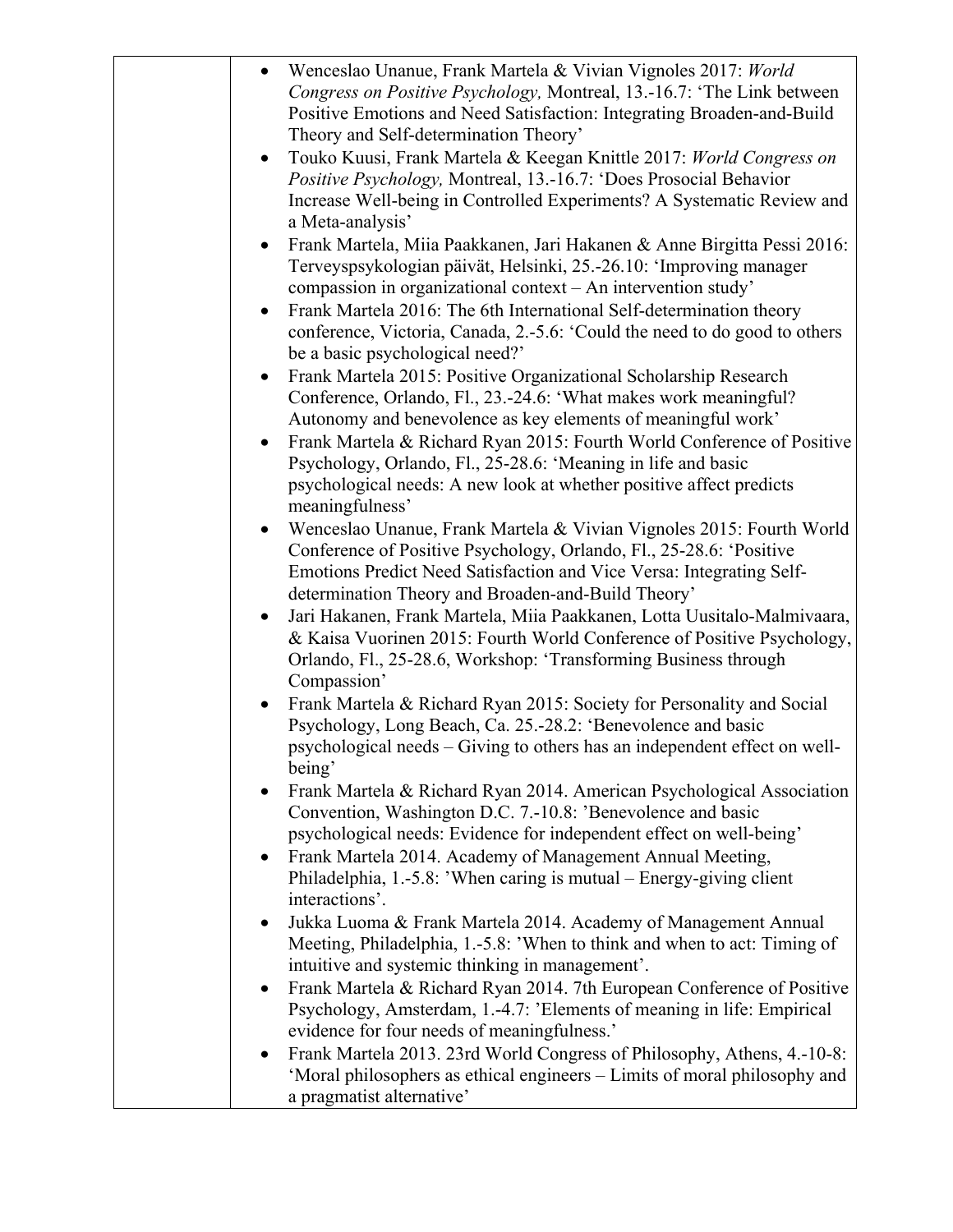| Frank Martela 2013. 5th International Conference on Self-Determination<br>Theory, Rochester, 27-30.6: 'A proposal for two subtypes of relatedness as   |
|--------------------------------------------------------------------------------------------------------------------------------------------------------|
| a basic human need: Sense of belonging and contribution.'                                                                                              |
| Frank Martela 2013. May Meaning Meeting, Nordman Lake, 11-13.6: 'The<br>$\bullet$                                                                      |
| Dynamics of the Caring Encounter: The Art of Embodied Mutuality in                                                                                     |
| Organizational Life.'                                                                                                                                  |
| Frank Martela 2012. Academy of Management, Boston, 4.8-8.8: 'Caring<br>Connections – Compassionate mutuality in organizational life.'                  |
| Frank Martela 2012. Academy of Management, Boston, 4.8-8.8:                                                                                            |
| 'Leadership as a role – The follower expectations in a caregiving<br>organization.'                                                                    |
| Frank Martela 2012. Annual conference of European Group of                                                                                             |
| Organizational Studies (EGOS), Helsinki 5-7.7: 'The dynamics of the                                                                                    |
| caring encounter – The art of embodied mutuality in organizational life.'                                                                              |
| Frank Martela 2012. European Conference of Positive Psychology,                                                                                        |
| Moscow, 26.-29.6: 'From Acts of Caregiving to Caring connections -<br>Compassionate mutuality in human interaction.'                                   |
| Frank Martela 2012. Emonet - International conference on Emotions and                                                                                  |
| Worklife, Helsinki, 2-3.7: 'Shared well-being in a work community –                                                                                    |
| Exploring well-being generating relational systems.'                                                                                                   |
| Frank Martela 2012. Congress for Doctoral Students in Philosophy,<br>$\bullet$                                                                         |
| Tampere 1.-3.10: 'Moral philosophers as ethical engineers - A pragmatist                                                                               |
| view of the task of moral philosophy'.                                                                                                                 |
| Frank Martela 2012 Suomen Filosofisen Yhdistyksen Talous-kollokvio, 9.-<br>$\bullet$<br>10.1: 'Ontologia ajattelutaloudellisena kysymyksenä – askeleet |
| pragmaattiseen ontologiaan.'                                                                                                                           |
| Frank Martela 2011. Annual conference of European Group of                                                                                             |
| Organizational Studies (EGOS), Gothenburg 6.-9.7: Abductive mode of                                                                                    |
| inquiry - A pragmatic alternative for conducting organizational research'.                                                                             |
| Frank Martela 2011. Nordic Pragmatism Conference, Copenhagen 22.-<br>$\bullet$                                                                         |
| 24.8: 'Scientific inquiry as an ethical enterprise - A pragmatic                                                                                       |
| understanding of social sciences.'                                                                                                                     |
| Frank Martela 2011. Suomen Filosofisen Yhdistyksen Ymmärrys-                                                                                           |
| Kollokvio, Turku, 10.-11.1: 'Miten ymmärrämme toista? Solipsismin                                                                                      |
| ylittäminen pragmatismissa'.                                                                                                                           |
| Frank Martela 2011. Congress for Doctoral Students in Philosophy,<br>$\bullet$                                                                         |
| Tampere 21.-22.11': 'Philosophy as a form of action in service of the good<br>life'                                                                    |
| Frank Martela 2010: Psykologia-kongressi, Jyväskylä, 18.8-20.8:<br>$\bullet$                                                                           |
| 'Inhimilliset kohtaamiset vanhainkodin työntekijöiden työhyvinvoinnin<br>ytimessä'                                                                     |
| Frank Martela 2010: Academy of Management, Montreal, 6.8-10.8:<br>$\bullet$                                                                            |
| 'Meaningful work – An integrative model based on the human need for<br>meaningfulness'.                                                                |
| Frank Martela 2010: Annual conference of European Group of<br>$\bullet$                                                                                |
| Organizational Studies (EGOS), Lissabon, 3.7: 'The purpose of                                                                                          |
| organizational research - towards a pragmatic answer'.                                                                                                 |